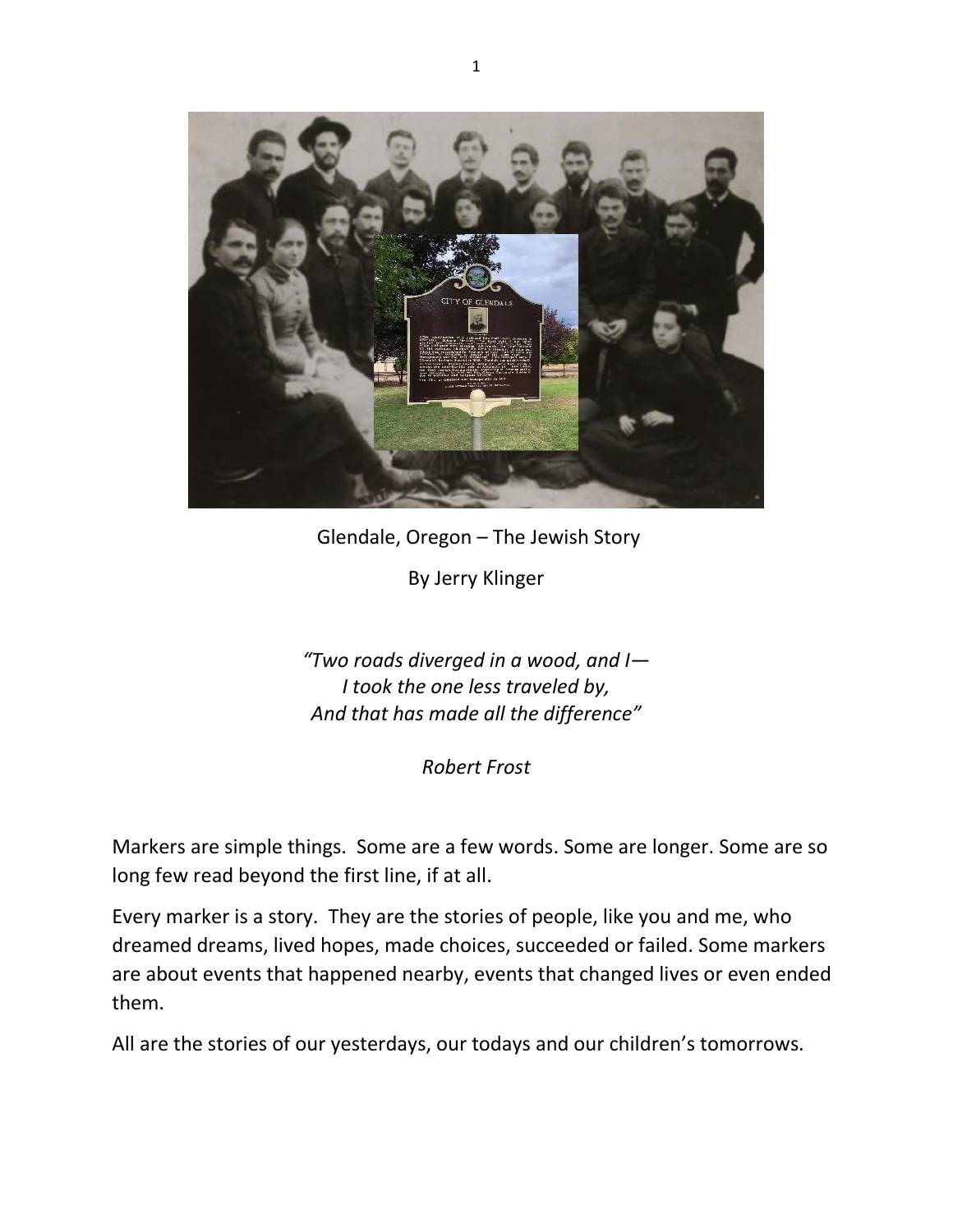Behind every story is a story. How a marker is made, how it got there, who paid for it or wrote the text is etherized in a keystroke. Yet, the physical presence, no hitting delete on a computer can change telling of the past, the marker remains – a silent witness.

September 12, 2018, the Jewish American Society for Historic Preservation, [www.JASHP.org,](http://www.jashp.org/) dedicated its newest Jewish marker project, Glendale, Oregon.

Modern interstate I-5 follows an old wagon road, climbing into the mountainous terrain from the Umpqua Valley. The highway cut off Glendale, Oregon, isolating it in time and again in location, much like it had been over a hundred years and thirty years ago before the railroad came through. Glendale was a booming lumber town and today is a sleepy, small lumber town. The history of the town, known and forgotten, is intimately linked to the Jewish American experience.

Glendale was founded by a Jewish American, Solomon Abraham. Abraham worked for the railroad.

Two years ago, JASHP approached Jewish groups in Roseburg and Ashland. We approached the Oregon Jewish Museum and Holocaust Documentation Center in Portland and expanded our marker offer to include the First Jewish House of Worship in the Pacific Northwest, Oregon's, Congregation Beth Israel – 1859. We approached a local group near Glendale. None worked out.

Before chalking up Glendale as a great Jewish story that would never be told, we decided to give it one more try.

JASHP pays for the marker projects. We provide the technical expertise and the foundry. We assist with the text if asked. JASHP has done projects in 33 states and five countries. But… without even one person, locally, on the ground, who is willing to partner with us to tell their story, the Jewish story dies. Many have died. Ironically, most of the Jewish historical markers that JASHP has done are because of the willingness of non-Jews to tell their story…

JASHP wrote directly to the City of Glendale and made the offer.

They were astonished, and we were astonished.

They were astonished because no one contacts the small town of Glendale and offers to give them a historical marker about them that costs thousands of dollars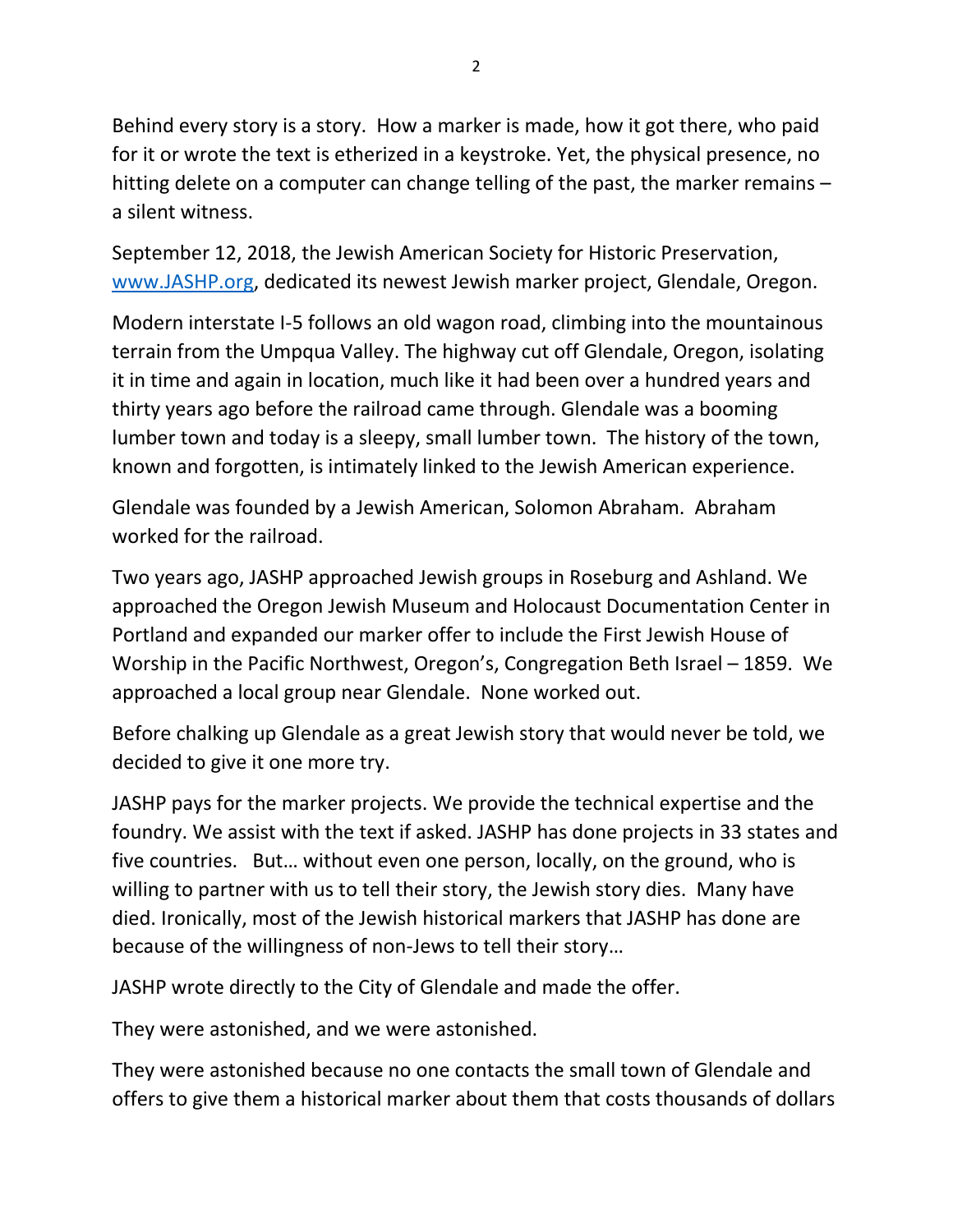to produce. Dawn Russ, the City Administrator, wanted to know what we wanted in exchange.

Our condition was the same with every community that we partner with. If there is a Jewish story or a Jewish connection, it must be recognized in the text.

Glendale choose the design, the format, the image, even the color. They wrote the text with suggestions from JASHP.

Mayor Adam Jones presented the marker proposal to the City Council. The offer was accepted. A story I thought was never to be told was going to be told.

To my astonishment, when all I was hoping for was a simple recognition that Jewish New Odessa existed became a key part of their writing of the marker text.

## The Marker Text

*"After construction of a railroad line South from Roseburg in 1881-1883, Solomon Abraham, the local right of way agent, platted the community and named it Julia after his wife. After a dispute with Abraham, A.F. Morris, the Chief Engineer for the railroad, changed the name to Glendale. A Julia post office was established in February of 1883, and its name was changed to Glendale in August of the same year. L.D. Montgomery was the first Postmaster. Fire destroyed much of Glendale's business district in 1928 and it was rebuilt.*

*In the 1880's, Russian-Jewish immigrants came here trying to escape the anti-Semitic rule of Alexander III. New Odessa, the first Jewish Communitarian Community in America settled near Glendale. By 1888 the New Odessa Community disbanded due to political and religious divisions.* 

*The City of Glendale was incorporated in 1901."*

The New Odessa Jewish immigrants yearned for a constitutional form of government that would protect Jews from the centralized autocracy and aristocracy they had known in Russia. They were idealistically motivated by a radical Jewish solution to the "Jewish Problem." The solution, named Am Olam,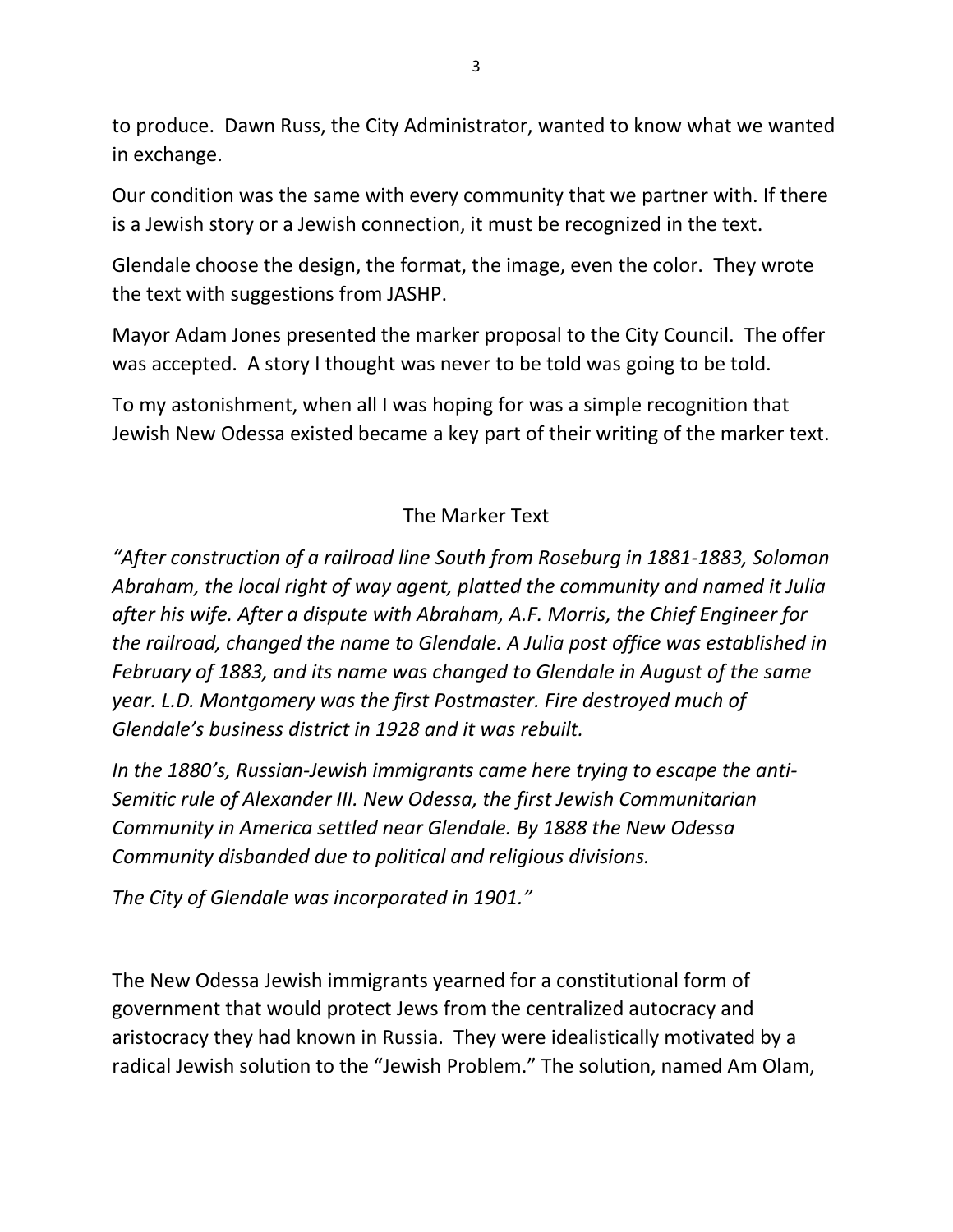"The Eternal People", advocated for socialist, revolutionary, agricultural communes. It was founded by Mania Bakl and Moses Herder.

Bakl and Herder called for the creation of the communes in America because in Russia it was impossible. They dreamed of owning land, something Jews were forbidden to do in Russia. They dreamed of a pure society smoothly flowing with communitarian values of Marxism, and where men and women were equal. They believed in a society where their labors were shared communally for the benefit of each other.

The New Odessa immigrants pooled their resources and sailed to New York.

Establishment American Jewry did not want more Eastern Jews who were frighteningly different from themselves. They did not want the Russian Jewish immigrants to settle in New York and threaten their hard won "Yeki", German Jewish assimilation into American life. They feared reawakening anti-Semitism.

The Yekis had nothing to fear. The New Odessa Jews had no intention of settling in New York. They wanted to be farmers. New York Jewry's, Hebrew Emigrant Aid Society arranged for them to be sent as far West as possible. The agriculturally inexperienced, undercapitalized and naïve Jewish refugees were connected to Solomon Abraham in Oregon. He needed people to settle and develop the lands along the railroad. He settled the New Odessans near Glendale.

760 acres were purchased on credit with Abraham's help. Only 160 acres were suitable for agriculture. The men were forced to cut timber and sell to the railroad. The women tried but were physically unable to do the heavy labor. The community lived in a modified barn where privacy was limited. Equality of sexes led to sexual tensions and multiple associations. Community fragmented as socialism decayed and some members receiving equal benefits did not contribute equally to the labor.

Without structure and centralized leadership, factions and individualism emerged. New Odessa fractured and could not make payment on the farm's mortgage. The communitarian effort collapsed in bankruptcy. The community disintegrated and dispersed.

The New Odessa Jews moved into the mainstream of American life. Three became doctors, two lawyers, two druggists, one a teacher, another an engineer and a